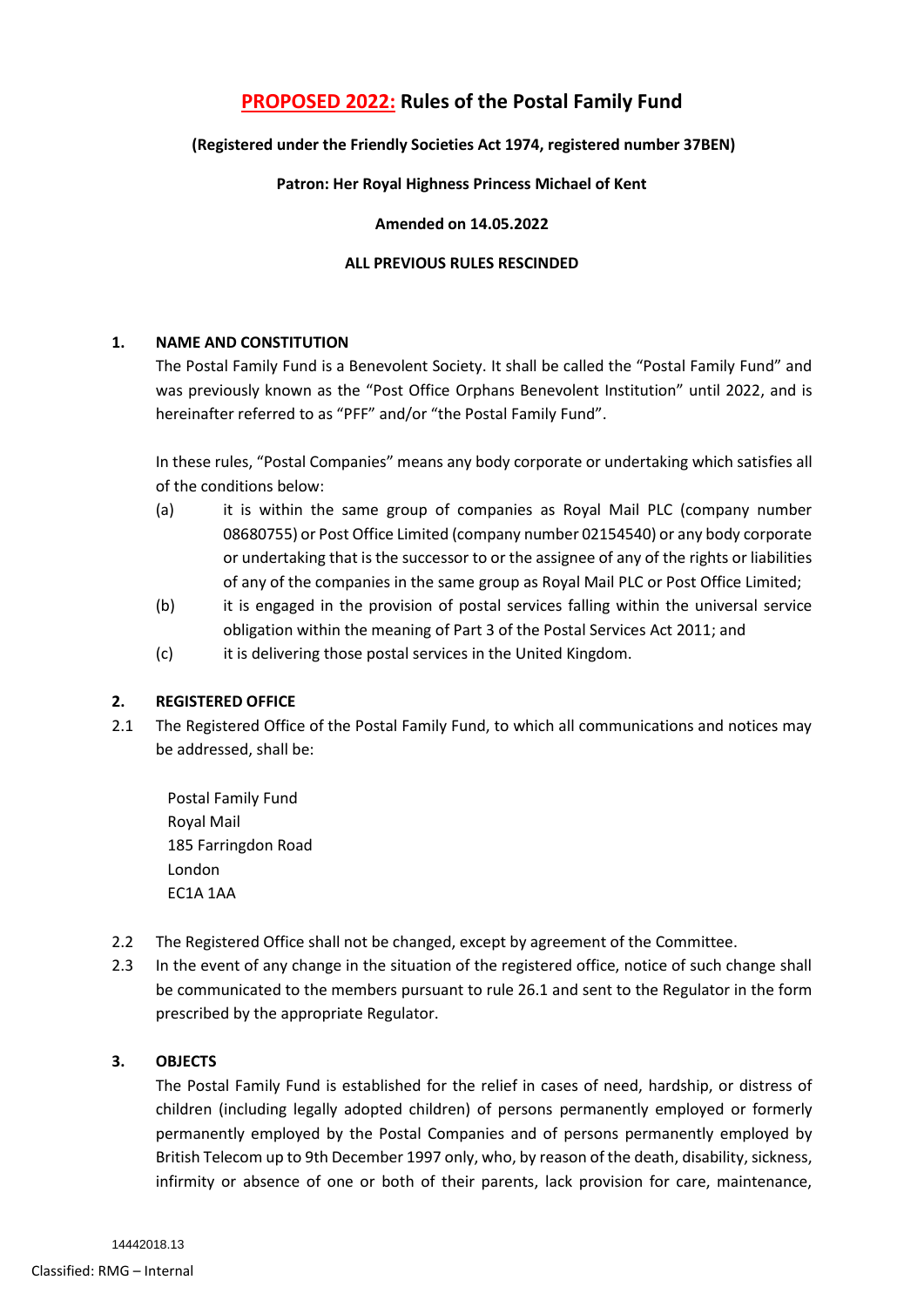education or advancement in life, by the provision of grants, loans and other forms of financial assistance for such children.

# **4. APPLICATION OF FUNDS**

- 4.1 All money received on account of subscriptions, other donations, levies, grants or otherwise, and dividends, interest or capital drawdown from investments, shall be applied in carrying out the objects of the Postal Family Fund, in accordance with the rules.
- 4.2 An Officer is entitled to be reimbursed from the property of the Postal Family Fund or may pay out of such property reasonable expenses properly incurred by him or her when acting on behalf of the Postal Family Fund.
- 4.3 An Officer may benefit from trustee indemnity insurance cover purchased at the Postal Family Fund's expense in accordance with, and subject to the conditions in, section 189 of the Charities Act.
- 4.4 The Postal Family Fund shall indemnify every Officer against any liability incurred in successfully defending legal proceedings in that capacity, or in connection with any application in which relief is granted by the Court from liability for negligence, default, or breach of duty or breach of trust in relation to the Postal Family Fund. For the avoidance of doubt, the Postal Family Fund shall not indemnify any Officer against any liability incurred in respect of acting outside of his or her authority. In this rule an "Officer" means an Officer or former Officer of the Postal Family Fund.
- 4.5 Any Officer misapplying the funds shall repay the amount misapplied, without prejudice to his liability to prosecution for such misapplication.
- 4.6 The Committee shall ensure they have sufficient assets and liquidity to underpin obligations to beneficiaries.

# **5. INVESTMENT OF FUNDS**

- 5.1. So much of the funds as may not be wanted for immediate use, or to meet the usual accruing liabilities, shall, with the consent of the Committee, or of a majority of the members present and entitled to vote in a general meeting, be invested by the Trustees in any investment in which trustees are for the time being by law authorised to invest trust funds. In determining how to invest such funds, the Committee shall take and consider advice from a person whom they reasonably believe to be suitably qualified to give it, unless they consider that it is unnecessary or inappropriate in the circumstances to seek advice.
- <span id="page-1-0"></span>5.2. Where considered appropriate, the Committee may delegate under a written agreement the day to day management of the investment to a professionally qualified third party(ies) who shall manage these funds on behalf of the Trustees and raise a suitable professional fee for so doing. The appropriateness and performance of all such delegated investments shall be reviewed on a regular basis by the Committee to ensure that the investment mandate provided by the Committee is being complied with.
- 5.3. The Committee shall maintain and make available to members on request a Statement of Investment Principles that sets out the approach to investment that the Postal Family Fund, or any professional to whom the management of investments is delegated pursuant to rule [5.2,](#page-1-0) above, agree to be bound by. This Statement shall also be published on the Postal Family Fund's website.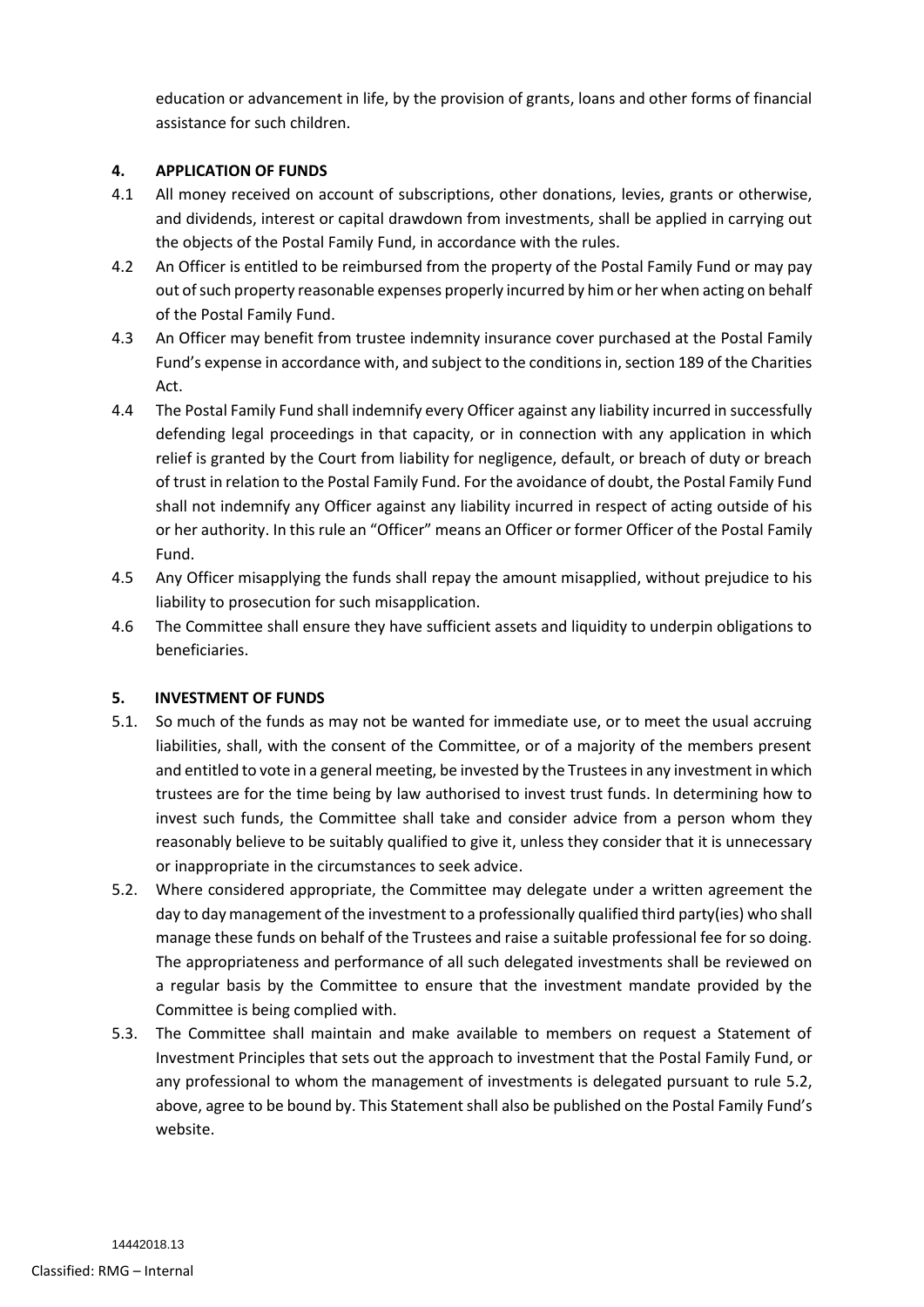# <span id="page-2-0"></span>**6. MEMBERSHIP**

- 6.1. All current and former permanent employees of the Postal Companies shall be eligible for membership. The membership status and entitlement of British Telecom staff who were members before 9th December 1997 is unaffected.
- 6.2. When a member has been a subscriber for five (5) consecutive years and is retired from one of the aforesaid bodies, payments may, with the sanction of the Committee, cease and free membership be granted.
- 6.3. Application for membership must be made on the electronic or paper form available on request from the Postal Family Fund registered office or directly off the Postal Family Fund website.
- 6.4. All members must provide the Postal Family Fund with their contact details and keep the Postal Family Fund updated of any changes.
- 6.5. All members, by becoming and remaining members, agree to be bound by the rules, regulations and policies, including the Membership Subscription Policy, of the Postal Family Fund.
- 6.6. A member can terminate their membership by notifying the Postal Family Fund through the Postal Family Fund website and by email to the Secretary.
- 6.7. The Committee and Chair reserve the right to expel any member that in the view of the Committee in bringing the Postal Family Fund into disrepute.

# **7. SUBSCRIPTIONS**

- 7.1 Every member of the Postal Family Fund shall pay to the Postal Family Fund a membership subscription. The minimum amount of the subscription, the frequency of payments and the manner in which the Postal Family Fund shall collect payments shall be as set out in a Membership Subscription Policy to be agreed by the Committee from time to time. The Committee shall ensure that the Subscription Policy is published on the Postal Family Fund's website, the address of which shall be notified to the member in writing. The Committee may, on a case by case basis, decide to waive the requirement to pay a membership subscription in respect of any person who has been a subscribing member for at least five years and who is no longer employed by the Postal Companies.
- 7.2 From the date of adoption of these rules, all subscribers wishing to register as a new member must complete and submit a member application form located on the Postal Family Fund's website. New members must also provide their contact details and give permission to be contacted through the means selected on the member application form. Members predating these changes are requested to provide their details.

# **8. BENEFITS**

- 8.1. [In the event of a member ceasing to be employed by the Postal Companies or in case of death the Committee shall at their discretion have power to assist in the maintenance and/or education of such children up to the age limit laid down in rul[e 10.](#page-3-0)]
- 8.2. Enquiry shall be made into the circumstances of all candidates for admission to benefit and for that purpose all applications, stating age, name and place of abode together with the name of the parent(s) and the name and address of the relative, friend or legal guardian making the application should be sent as quickly as possible. Other details confirming employment or pensioner status and national insurance details may be required to confirm identity and taxation status, or as otherwise required by relevant legislation, or the need to prioritise the award of benefits. The Committee may reject any candidate who may appears to them from investigation to be ineligible, unsuitable, or unable to provide the confirmatory details required.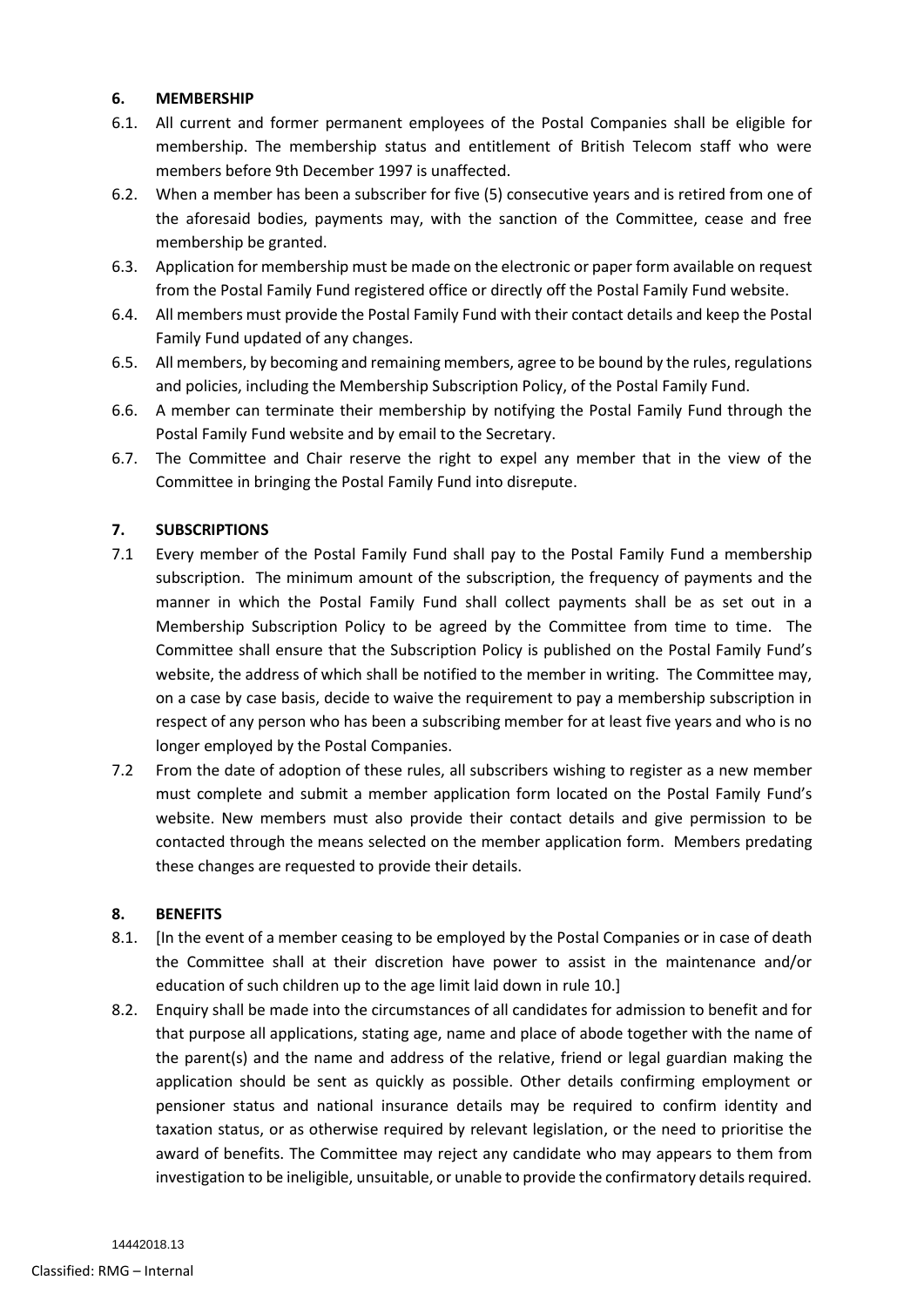- 8.3. In the event of there being no formal application by the relatives, legal guardian or friends of a qualified child, the Committee shall retain the power to place such child on the funds of the Postal Family Fund.
- 8.4. The Committee shall determine the total number of children to be admitted to benefit.
- 8.5. Full contemporary eligibility criteria for benefits shall be published on the Postal Family Fund website.

## **9. NON-MEMBERS CHILDREN**

The Committee shall also have the power to admit to the benefits of the Postal Family Fund the children of any persons within rule [6](#page-2-0) provided always that the interests of children of members of the Postal Family Fund shall not suffer.

#### <span id="page-3-0"></span>**10. AGE LIMITS**

Assistance will normally cease at the end of the quarter in which the child becomes eighteen years of age. If a child continues in full time education after the age of eighteen and/or if the child has a severe form of disability, the Committee shall have the power to continue assistance as they consider appropriate.

# **11. NATURE OF ASSISTANCE**

- 11.1. The assistance given for the maintenance and/or education of any child shall broadly fall into four categories: regular support grants, further education bursaries, vocational training bursaries, and awards in respect of support for particular activities or equipment. The eligibility criteria for each type of assistance, the permitted uses to which such assistance may be applied and any further terms and conditions shall be as set out in a Grants, Bursaries and Awards Policy to be agreed by the Committee from time to time. The Committee shall ensure that the Grants, Bursaries and Awards Policy is published on the Postal Family Fund's website, the address of which shall be notified to the member in writing.
- 11.2. On occasion, the Committee may decide to provide other grants and/or assistance given specific circumstances of the child concerned and not covered by the above categories.
- 11.3. The Committee may decide to delegate to a third party under a written agreement the administration of all or part of the benefits of the Postal Family Fund, within parameters set by the Committee, subject at all times to the work being executed under the superintendence, control and direction of the Committee, who shall also retain the ability to undertake inspections and audits of the activities carried out on its behalf by the said third party.
- 11.4. For their services, the third party shall receive such payment as the Committee may determine.
- <span id="page-3-1"></span>11.5. In exceptional circumstances where in their view the circumstances of the child make it desirable the Committee shall have the power to place a child at a boarding school or with foster parents. When children are placed at boarding schools or with foster parents the arrangements shall be made in the names of the trustees either with carefully selected foster-parents as boarders, or with the master or mistress of a boarding school, who will furnish security for the proper discharge of their duties, viz to board, lodge, clothe and do all that is necessary for maintaining and educating such child or children as may be placed in their care by the Postal Family Fund for the term of years agreed upon, power being reserved to remove such child or children at any time should circumstances arise which render it desirable to do so, and such foster-parent or master or mistress of a school shall not relinquish the charge of any child or children under their care unless by special permission of the Committee. The food and clothing to be thoroughly good in quality and samples to be produced for the inspection of the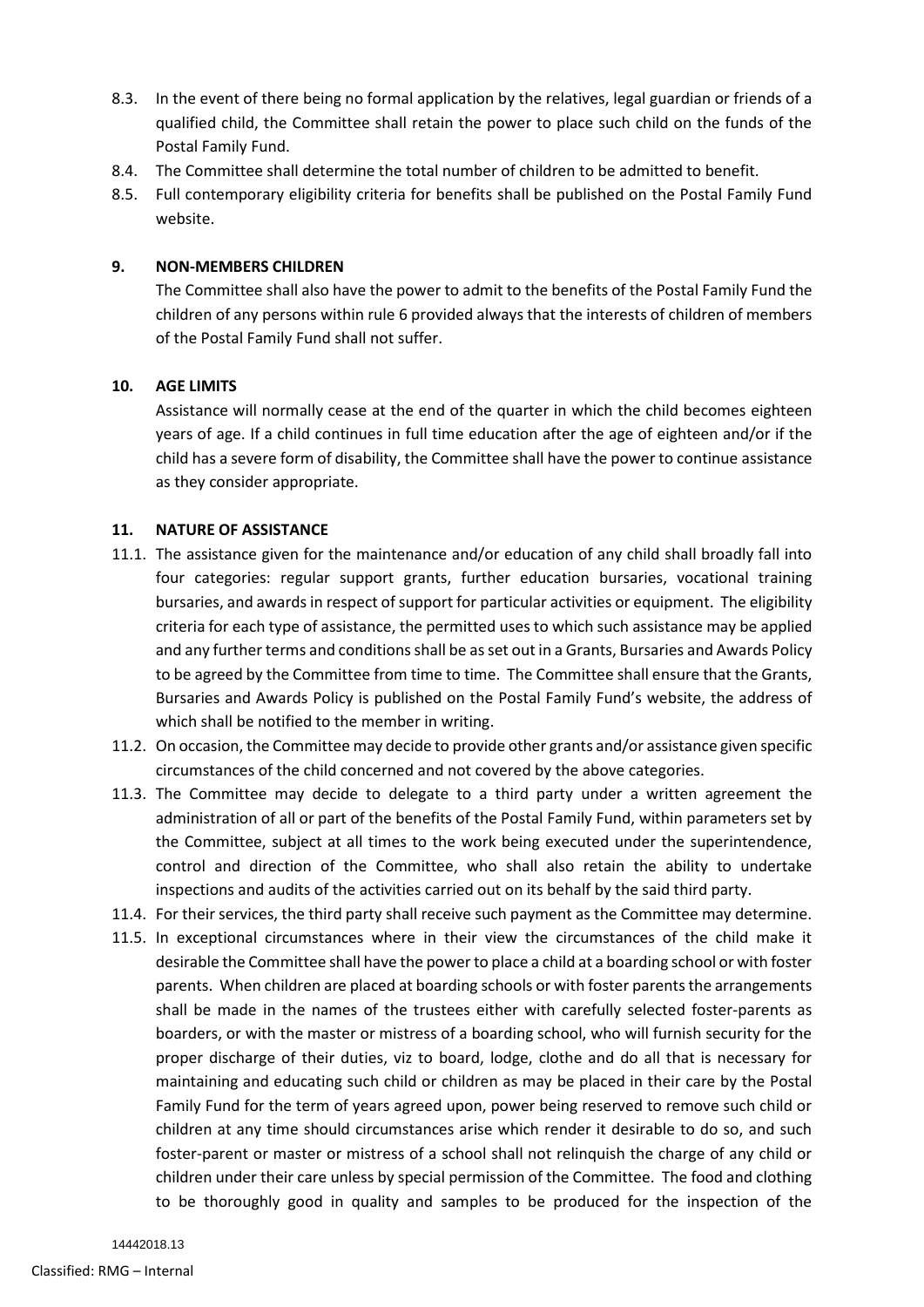Committee when required. Each child shall be placed in the care of persons professing the same religion as that in which it had been taught previous to the death of its father; in the event of the father not professing any then that of the mother shall be adopted, and should both parents not profess any religion the Committee shall have power to place such child in charge of those whom they may deem best qualified to superintend its welfare, it being imperative that all children admitted to the benefits of the Postal Family Fund shall receive religious instruction. As this rule [11.5](#page-3-1) contains the fundamental principle upon which the Postal Family Fund is founded it can only be amended, altered or rescinded by the consent of two-thirds of the whole of the members.

# **12. DISQUALIFICATION**

- 12.1. All benefits from the Postal Family Fund are made at the discretion of the Committee, who shall not commit themselves to automatically repeat or renew any such benefit.
- 12.2. The Committee shall not provide or continue the provision of any benefit to anyone who has ceased to be eligible by reason of need, hardship or distress for benefit from the Postal Family Fund, or who is found to be no longer eligible in other ways.
- 12.3. Except in exceptional cases of need which are approved by the Committee, no beneficiary shall be eligible for benefit if his original nomination was not made in good faith.
- 12.4. Benefit shall cease if the child is removed from the United Kingdom.

# **13. MEETINGS**

- 13.1 The annual general meeting is normally expected to be held in the month of April each year and convened by notice published on the Postal Family Fund website at least fourteen days before the date fixed for the meeting.
- 13.2 A special general meeting shall be held whenever the Committee thinks expedient, or whenever 100 members, each of whom shall have been members for not less than 6 months, so request in writing delivered to the Secretary.
- 13.3 Fourteen days' notice of any general meeting, stating the business to be transacted at such meeting, shall be given to every member by the publishing of a notice on the Postal Family Fund website.
- 13.4 All general meetings shall be held at the registered office unless the Committee (either generally or in a particular case) otherwise decide.
- 13.5 At all general meetings the Chairman, or if he is not present, the Vice Chairman, shall preside. Five members shall form a quorum.
- 13.6 All members shall have the right to propose and move resolutions at general meetings. Such resolutions must contain at least 10 members' signatures and be provided to the Secretary at least fourteen days in advance of the meeting. The presiding officer shall ensure that any and all members' representations are considered and given due weight prior to a vote on the resolution.
- 13.7 Every member present (and not disqualified by arrears or otherwise as mentioned in these rules) shall have one vote, and when the votes are equal the then presiding officer shall have an additional casting vote.
- 13.8 Should a members' poll be demanded on a resolution, this shall be facilitated and put in place by the Secretary within one month of the meeting which decided to call it.
- 13.9 The Committee shall also meet at other intervals during the year as required to ensure the Postal Family Fund's day to day business is conducted in a timely and efficient manner, as further set out in rule [18.](#page-8-0)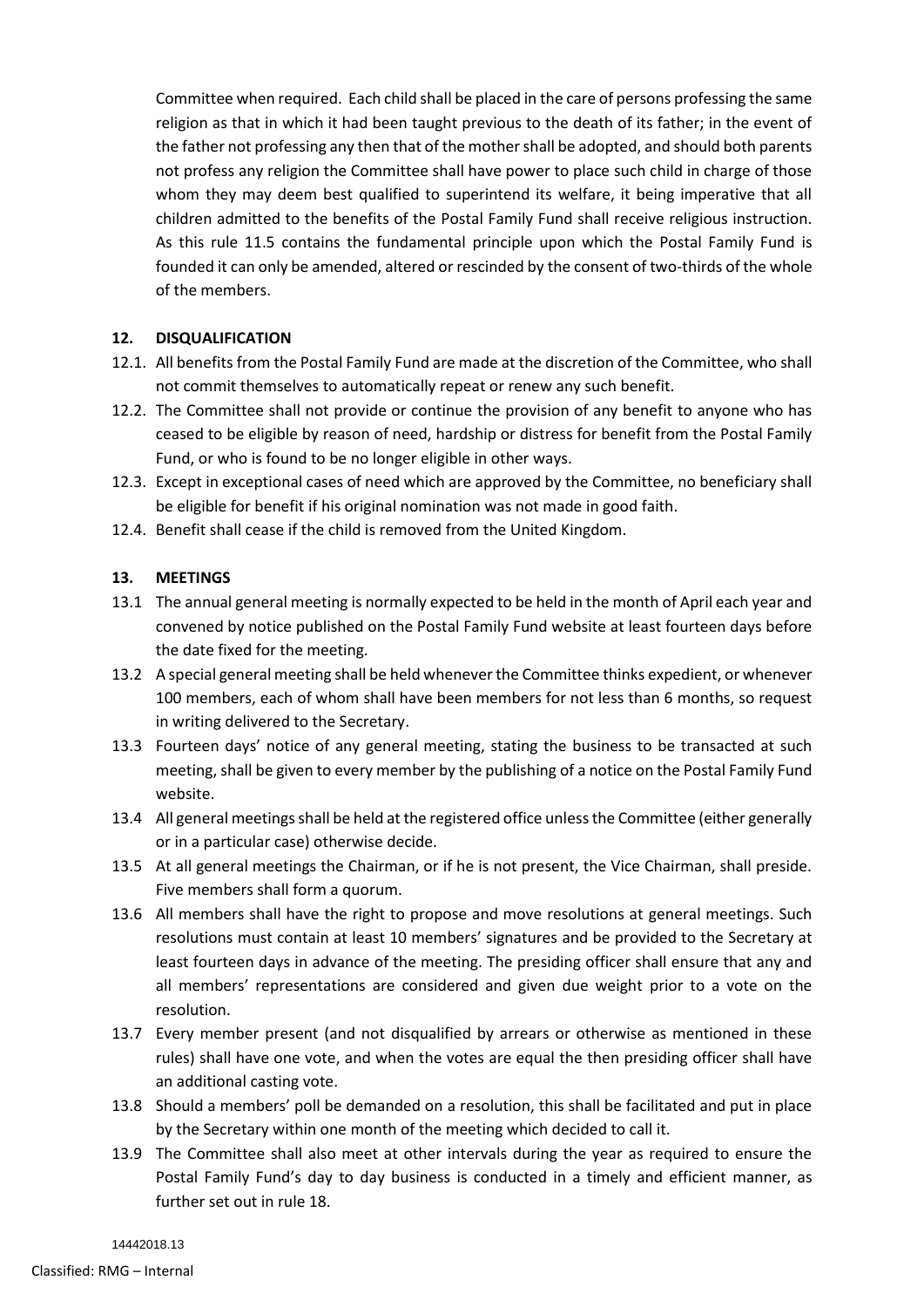# **14. COMMITTEE MEMBERS**

- 14.1. The Postal Family Fund shall be controlled, managed and governed by a Committee of Management ("the Committee") which shall be made up of the following office-holders ("the Officers"):
	- 14.1.1. a minimum of three Trustees, including:
		- 14.1.1.1. the Chairman of the Committee,
		- 14.1.1.2. the Vice Chairman of the Committee, and
		- 14.1.1.3. at least one other individual appointed as a Trustee pursuant to rule [15.3,](#page-7-0)
	- 14.1.2. a Treasurer,
	- 14.1.3. a Secretary,
	- 14.1.4. other officers appointed by the Committee.

An "Officer" means any member of the Committee.

"Trustees" means the Chairman, the Vice Chairman and any other individual appointed as a Trustee pursuant to rul[e 15.3.](#page-7-0)

- 14.2. Officers may, but need not, be employed by the Postal Companies and may, but need not, be members of the Postal Family Fund.
- <span id="page-5-1"></span>14.3. The Officers are the charity trustees of the Institution. No person may be appointed as an Officer if he or she is disqualified from acting as a charity trustee or trustee for a charity by virtue of sections 178-180 of the Charities Act.
- 14.4. The Postal Family Fund shall seek to ensure that the composition of the Committee reflects the diversity of employees within the Postal Companies and that the Committee possessesthe skills and expertise required effectively to lead and manage the Postal Family Fund. To this end, the Committee shall regularly review the composition of the Committee and may make recommendations to the members of the Postal Family Fund for the election of new Officers to ensure diversity and inclusion within the Committee, including for the avoidance of doubt recommending the appointment of individuals who are not employees or former employees of the Postal Companies.
- 14.5. In addition, the Committee may from time to time invite individuals to attend Committee meetings, either on an ad hoc basis or for a term to be agreed, to provide their experience, advice or support. For the avoidance of doubt, these individuals are not Officers and shall not count towards the quorum for a Committee meeting and shall not have any voting rights at the meetings they attend. The Committee or the Chairman may disinvite these individuals from attending Committee meetings at any time.
- 14.6. The same person may not be Secretary or Treasurer and also a Trustee of the Postal Family Fund.
- 14.7. Officers are elected annually by a majority of the members present and entitled to vote at an annual general meeting.
- 14.8. A person elected to the Committee at an annual general meeting shall serve until the conclusion of the next annual general meeting, when they shall retire. Subject to rul[e 14.9,](#page-5-0) a retiring Officer shall be eligible for re-election.
- <span id="page-5-0"></span>14.9. A person shall not be eligible for re-election as an Officer at an annual general meeting if:
	- 14.9.1. their re-election would result in them serving more than nine years on the Committee from the annual general meeting at which they were first elected; or
	- 14.9.2. it has been more than one year since they retired as an Officer.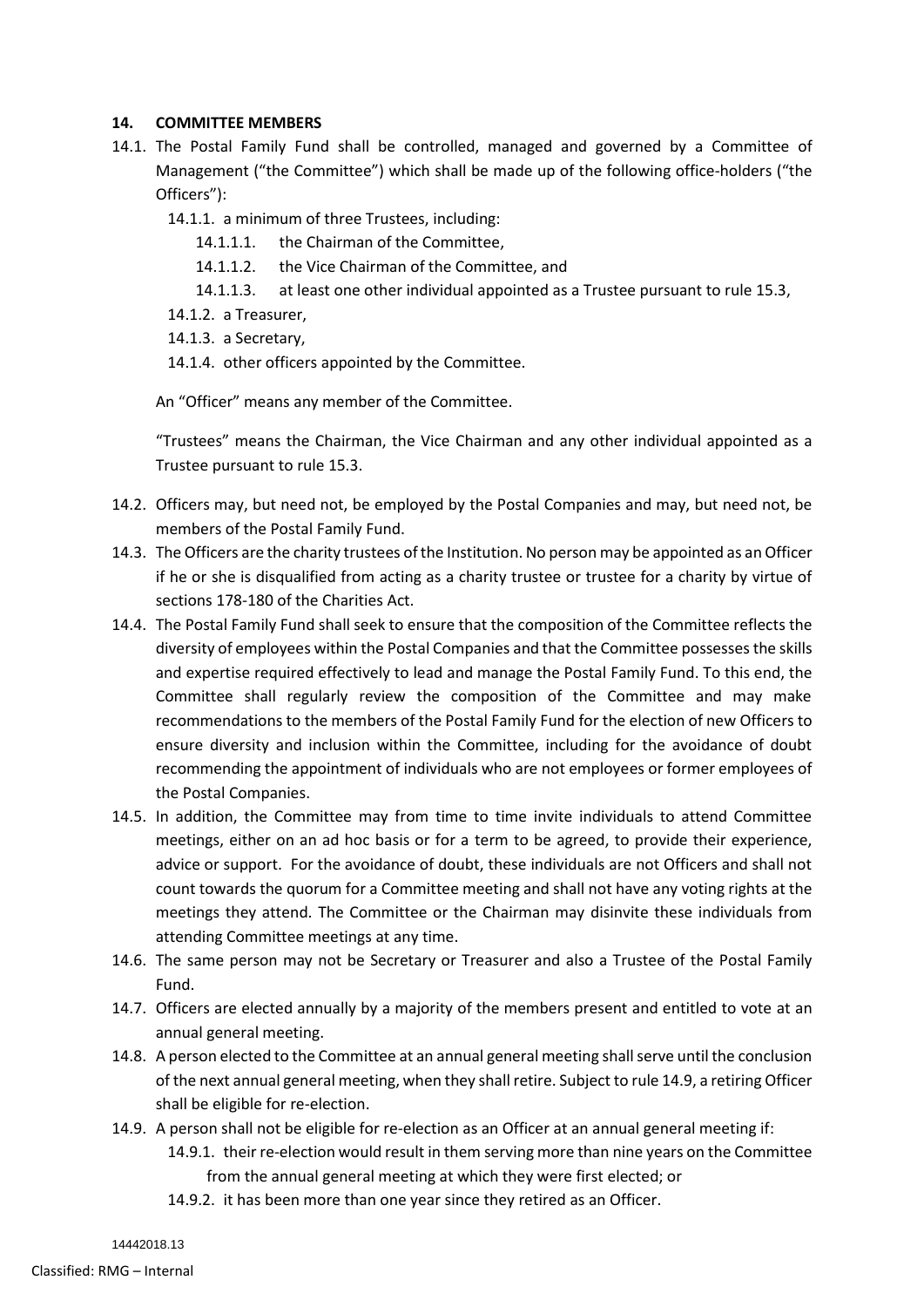In this rule a "year" means the period between one annual general meeting and the next. For the avoidance of doubt, time in office served by an Officer shall be counted from his or her original election date.

- 14.10.The Committee may vote to disapply rule [14.9](#page-5-0) where it is in the best interests of the Postal Family Fund to do so, including for example where an Officer's specific areas of experience and expertise need to be retained.
- 14.11.An Officer's term of office automatically terminates if:
	- 14.11.1. he or she dies;
	- 14.11.2. he or she is disqualified pursuant to rule [14.3;](#page-5-1)
	- 14.11.3. a registered medical practitioner who is treating that Officer gives a written opinion to the Postal Family Fund stating that he or she has become physically or mentally incapable of acting as an Officer and may remain so for three months;
	- 14.11.4. he or she is absent without permission of the Chairman from three consecutive Committee or general meetings;
	- 14.11.5. he or she resigns by written notice to the Committee (a Trustee shall only be able to resign if at least three Trustees will remain in office);
	- 14.11.6. he or she fails to comply with any reasonable training requirements decided by the Chairman in connection with the role, duties and responsibilities of a charity trustee and an Officer of the Postal Family Fund and the Chairman, acting reasonably, decides that his or her office should be vacated; or
	- 14.11.7. if he or she, in the Chairman's opinion, is acting in breach of these rules or any regulations, policies or decisions made by the Committee from time to time, and is removed by a resolution passed by the other Officers at a meeting after the meeting has invited the views of the Officer concerned and considered the matter in the light of any such views.
- 14.12.Any Officer may also be removed by resolution of a special general meeting which may proceed to fill the vacancy.
- 14.13.In case any Officer (other than a Trustee) shall die, resign, be removed, or become unfit or incapable to act, the Committee may at any time appoint a person to fill the vacancy until the next annual general meeting, unless the vacancy is previously filled at a special general meeting.
- 14.14.In the event of any Trustee dying, resigning, or being removed from office, another shall be appointed by resolution of the majority of the members present and entitled to vote at the annual general meeting or at a special general meeting. On failure of such election, the Committee may at any time appoint a replacement who shall continue in office until the next annual general meeting.
- 14.15.The Committee may meet by suitable electronic means in which each participant may communicate with all the other participants and shall be enabled to allow members to vote by such secure electronic means and according to such procedure as the Committee shall decide to elect Officers or towards any matter required by these rules to be decided at a general meeting.
- 14.16.The Committee may from time to time make such reasonable and proper regulations, policies and decisions as it deems necessary for the proper conduct and management of the Postal Family Fund, including in connection with the process for elections to, the composition of, and eligibility for, election to the Committee, provided they are not inconsistent with these rules or the law. Officers, members, staff and volunteers of the Postal Family Fund shall be required to comply with any such regulations, policies and decisions made by the Committee.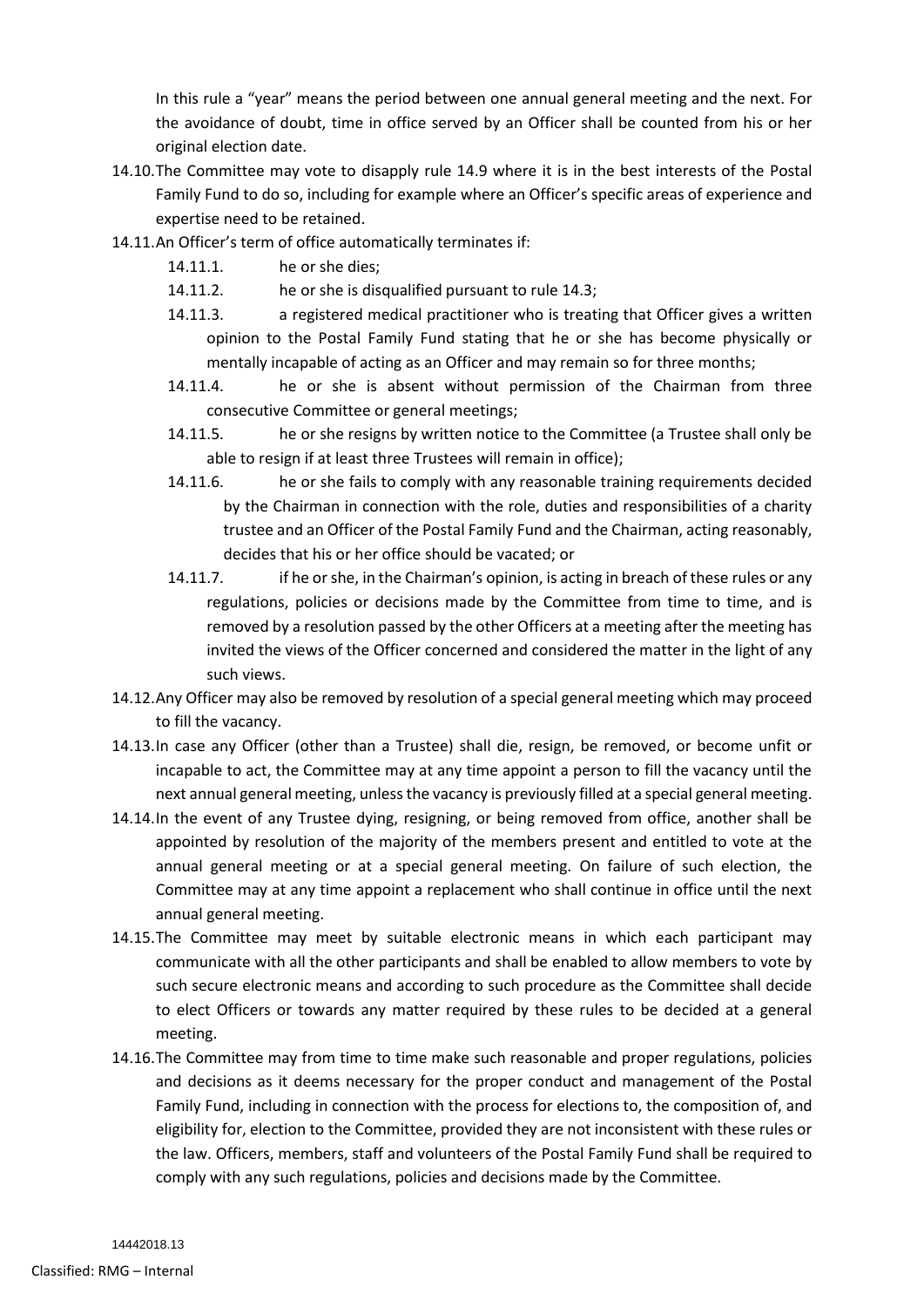#### **15. TRUSTEES**

- 15.1. All deeds, documents of title and securities for money shall be held by the Trustees or by a nominated third party on behalf of the Trustees, who shall take such measures for the safe custody and preservation thereof at the expense of the Postal Family Fund as they may think fit, and they shall be responsible for the safe custody of all such deeds, documents and securities as are placed in their hands or under their control, and shall produce them for inspection by the auditors when required by them, and whenever else required by a resolution of a general meeting or of the Committee.
- 15.2. The Trustees shall be the persons to sue and be sued on behalf of the Postal Family Fund.
- <span id="page-7-0"></span>15.3. The Chairman and Vice Chairman of the Committee, plus at least one other individual appointed as a Trustee at an annual general meeting, shall be the Trustees of the Postal Family Fund. Every resolution appointing a Trustee shall be entered on the minutes of the meeting at which he is appointed. A copy of such resolution, signed by such Trustee and the Secretary, shall be forwarded by the Secretary to the Registrar in the form prescribed by the appropriate Regulator.

# **16. TREASURER**

The Treasurer is an Officer and shall take charge of the funds of the Postal Family Fund which are not invested and pay all demands when ordered to do so by the Postal Family Fund, or by the Committee or by the Chairman and Secretary for the time being. He shall not pay any money without written authority signed by the Chairman or the Secretary, or another Officer approved by the Committee in case of incapacity of the Chairman or the Secretary. He shall produce all books, documents, property and money of the Postal Family Fund in his possession and render a full and clear account at each audit and whenever required by resolution of the Postal Family Fund or of the Committee or by the Trustees. He shall also give up all books, documents, moneys and property of the Postal Family Fund in his possession when required so to do by a resolution of the Postal Family Fund, or of the Committee or by the Trustees. The Treasurer may claim and be paid for his expenses in attending Committee and general meetings.

# **17. SECRETARY**

17.1. The Secretary is an Officer and shall attend all meetings of the Postal Family Fund and of the Committee; he shall record correctly the names of the Officers and Trustees there present, and the minutes of the proceedings which will be authenticated by the signature of the Chairman as the proceedings of the meeting and filed and copied to the other Officers thereafter; he shall receive proposals for admission to the Postal Family Fund; he shall forthwith hand over all moneys received by him to the Treasurer. He shall not pay any money without written authority signed by the Chairman or the Treasurer, or another Officer approved by the Committee in case of incapacity of the Chairman or the Treasurer. He shall produce all books, documents, property and money of the Postal Family Fund in his possession, and render a full and clear amount at each audit and whenever required by resolution of the Postal Family Fund or of the Committee or by the Trustees. He shall also pay over all moneys, and give up all books, documents and property belonging to the Postal Family Fund when ordered to do so by a resolution thereof or of the Committee or by the Trustees. He shall summon and give due notice of all meetings of the Postal Family Fund and of the Committee and keep secure the accounts, documents, data (including documents and data in electronic format) and paper of the Postal Family Fund in such manner and for such purposes as the Committee may appoint, and shall prepare all returns and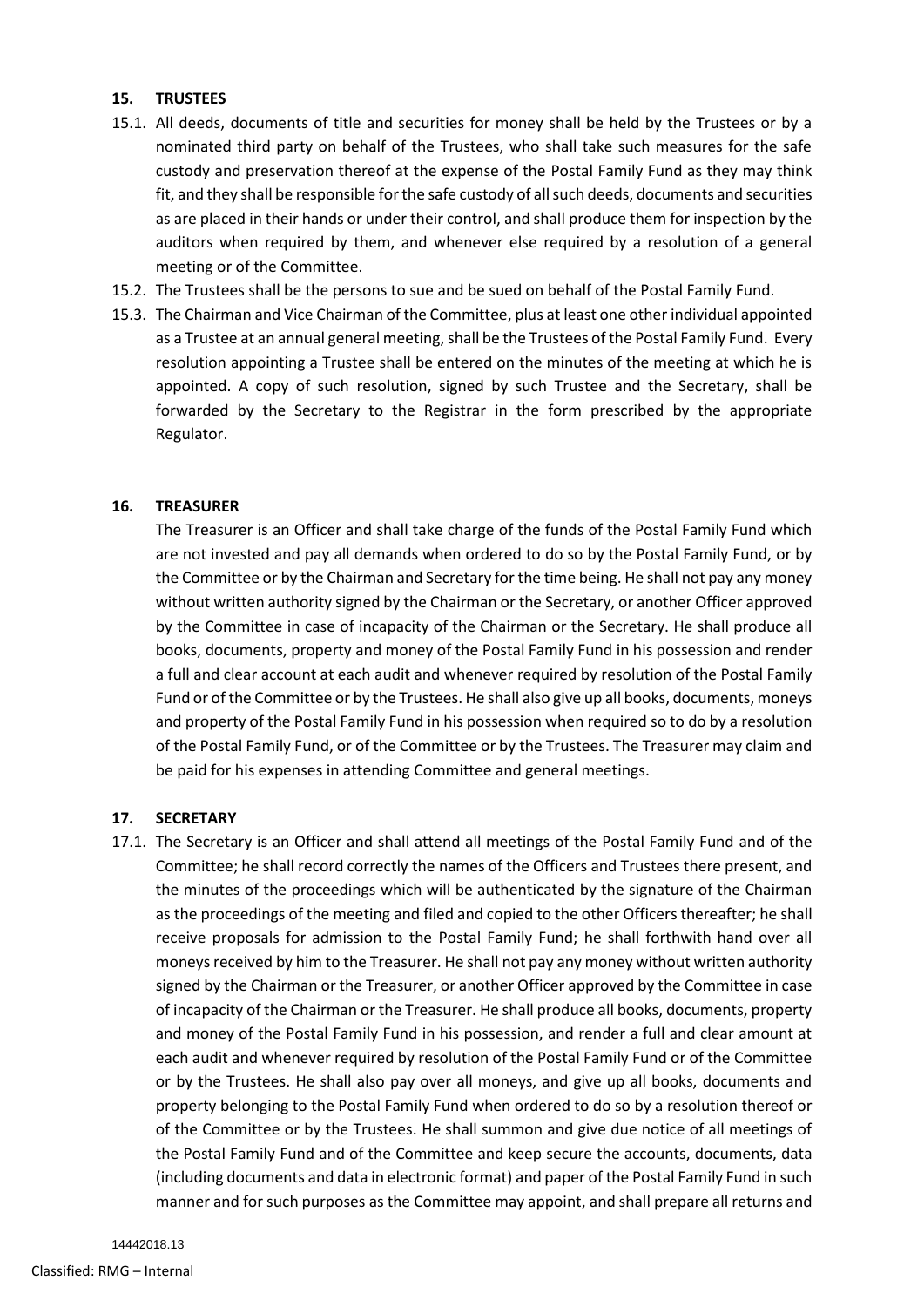other documents required by legislation or the Regulator and duly forward them to the appropriate Regulator. The Secretary shall on all occasions, in the execution of his Office, act under the superintendence, control and direction of the Committee.

17.2. For his services the Secretary shall receive such salary as the Committee may determine. In addition, he shall be enrolled if eligible in the Government workplace pension scheme. Any rate of employer contribution at variance to the statutory minimum shall be decided by the Committee.

# <span id="page-8-0"></span>**18. COMMITTEE OF MANAGEMENT**

The Committee shall meet on at least three occasions per year. The Chairman, or if he be not present, the Vice Chairman, shall preside. Any five Officers/Trustees shall form a quorum. The Committee shall have full power to superintend and conduct the business of the Postal Family Fund according to the rules thereof, and shall in all things act for and in the name of the Postal Family Fund. Every decision shall be decided by a majority of votes, and if the votes are equal the Chairman or in his absence the Vice Chairman shall have a casting vote. Any three Officers may call a special meeting thereof, by giving seven clear days' notice in writing to the Secretary, but at such special meeting no other business than that specified in the notice shall be taken into consideration. Officers may claim and be paid for their expenses in attending Committee and general meetings.

#### **19. ACCOUNTS**

The Committee shall cause proper accounts of the Postal Family Fund to be kept by the Secretary in accordance with the requirements of section 29 of the Act. It shall be the duty of the Committee to keep a copy of the last annual balance sheet and of the report of the auditor on the balance sheet. These will be available for inspection at the Postal Family Fund's registered office and be published on the Postal Family Fund's website.

#### **20. INSPECTION OF BOOKS**

The Committee shall cause the books to be available for the inspection of any member or person having an interest in the funds of the Postal Family Fund, at the registered office or at any place where the books are kept, and it shall be the duty of the Secretary to produce them accordingly.

#### **21. AUDIT**

- 21.1 The Postal Family Fund shall in each year of account appoint an independent qualified financial auditor. For the purposes of this rule "qualified financial auditor" means a person who is a qualified auditor under section 36 of the Act.
- 21.2 Every appointment of a financial auditor shall be decided at a general meeting of the Postal Family Fund in accordance with section 33 of the Act, failing which the qualified auditor appointed to audit the accounts and balance sheet for the preceding year shall be automatically reappointed as auditor for the current year of account.
- 21.3 None of the following persons shall be appointed as financial auditor of the Postal Family Fund.
	- 21.3.1 an Officer or servant of the Postal Family Fund
	- 21.3.2 a person who is a partner of, or in the employment of, or who employs an Officer or servant of the Postal Family Fund
- 21.4 The financial auditor shall in accordance with section 38 of the Act make a report to the Postal Family Fund on the accounts examined by him and on the revenue account or accounts and the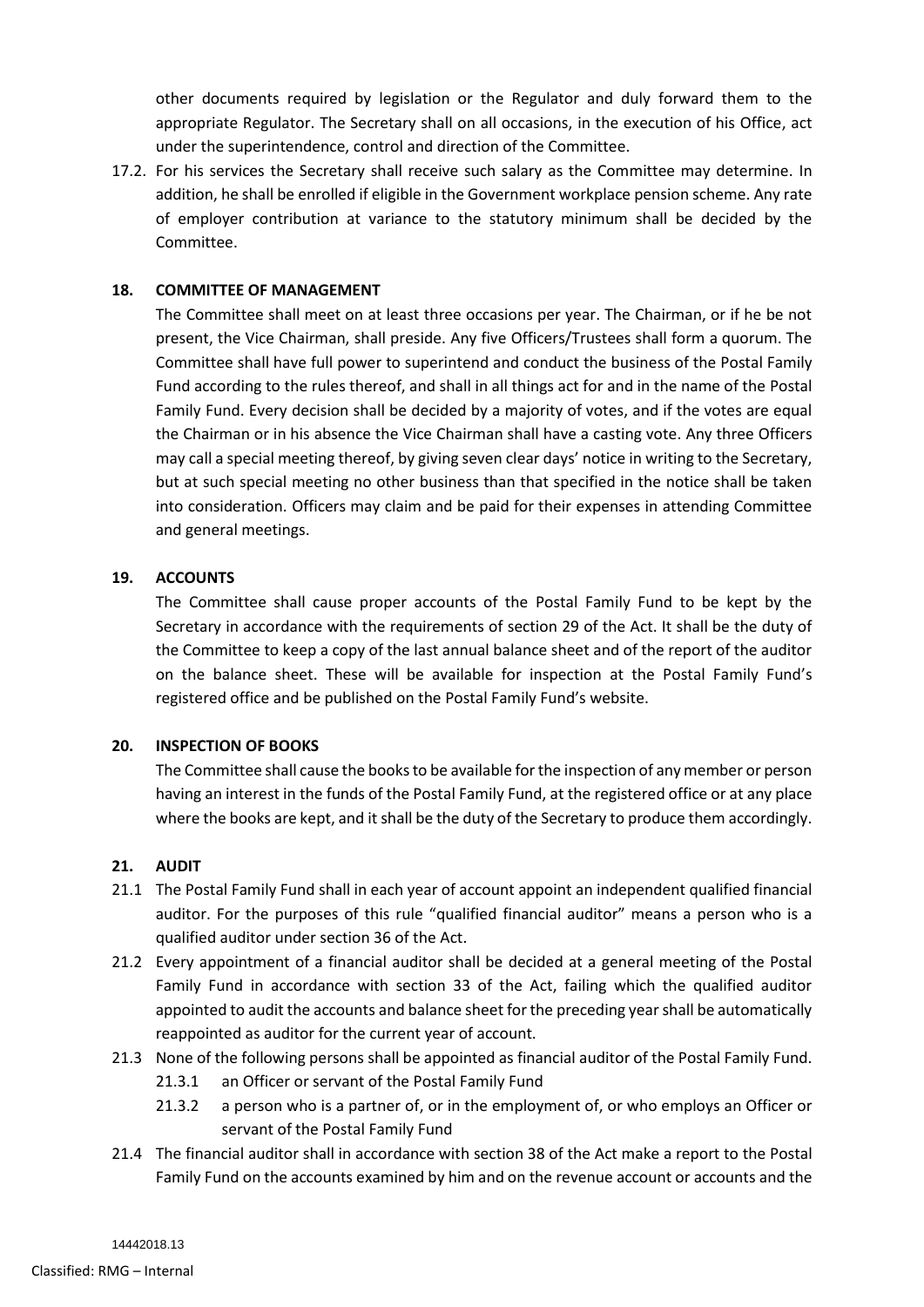balance sheet of the Postal Family Fund for the year of account in respect of which he is appointed.

- 21.5 For his professional services, the financial auditor may raise suitable charges provided that at all times these are acceptable to the Committee.
- 21.6 The Committee may also utilise other experienced individual(s) to provide inspections of, or advice and guidance on, the Postal Family Fund's wider activities occurring between general meetings of the Postal Family Fund.

# **22. ANNUAL RETURN**

- 22.1. Every year the Secretary of the Postal Family Fund shall send to the appropriate Regulator an annual return relating to its affairs for the period required to be included in the return. The return shall be made up for the period beginning with the 1 January of the year preceding the year in which the return is required to be sent and ending the 31 December then last inclusively. The return must be made in the form prescribed by the appropriate Regulator and contain such particulars as may from time to time be required. A copy of the report of the auditor on the accounts and balance sheet contained in the return must be sent with the annual return.
- 22.2. The Secretary shall make available to every member or person interested in the funds of the Postal Family Fund on his application either a copy of the last annual return or a balance sheet or other document duly audited containing the same particulars relating to the Postal Family Fund as are contained in the annual return together with a copy of the report of the auditor on the annual return or his report on the balance sheet or other document supplied in lieu of the annual return, and the same shall be published on the Postal Family Fund's website.

#### **23. DISPUTES**

- 23.1. If any dispute shall arise between a member or person claiming through a member or under the rules, or any person aggrieved who has ceased to be a member, or any person claiming through such person aggrieved, and the Postal Family Fund, or any Officer of the Postal Family Fund it shall be decided by a decision of the Committee. If necessary, and to enable such decisions, the Committee shall facilitate access to independent experienced individuals who are not interested in the funds of the Postal Family Fund or the dispute to examine the relevant case and provide advice and guidance to the Committee and persons involved in the dispute.
- 23.2. In this rule, "dispute" shall have the meaning set out in section 76(4) of the Act.

#### **24. APPLICATIONS TO THE REGISTRAR**

One-fifth of the total number of members, or if the number of members is 1000 or more, then such number of members as is prescribed by the Act, by an application in writing to the Chief Registrar, signed by them in the Forms respectively provided by the Treasury Regulations in that behalf, may apply:

- 24.1. For the appointment of one or more inspectors to examine into and report on the affairs of the Postal Family Fund.
- 24.2. For the calling of a special meeting of the Postal Family Fund.
- 24.3. For an investigation into the affairs of the Postal Family Fund with a view to the dissolution thereof where the funds are insufficient to meet the existing claims thereon, or the rates of subscription fixed in the rules are insufficient to cover the benefits assured.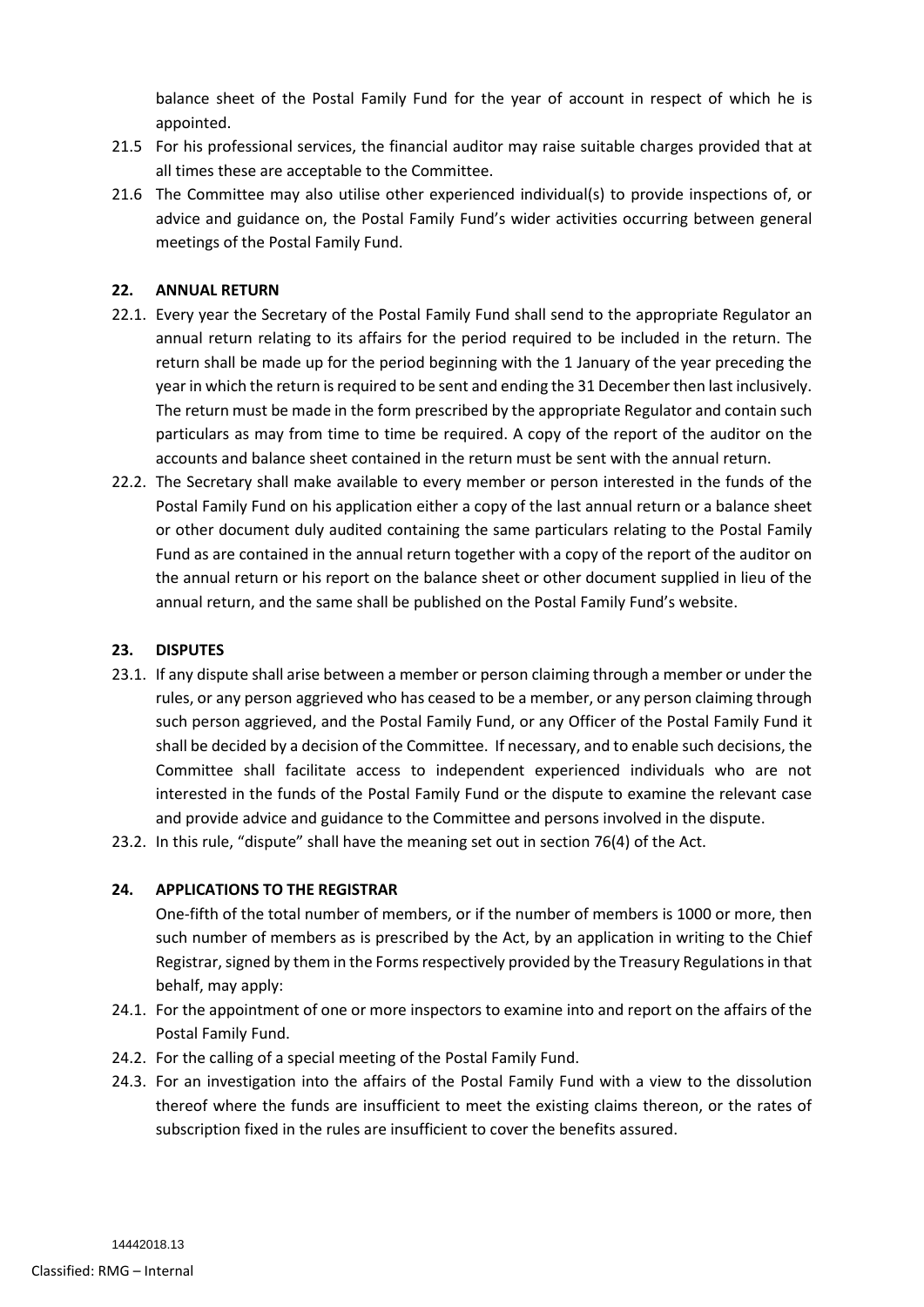# **25. VOLUNTARY DISSOLUTION**

The Postal Family Fund may at any time be dissolved by the consent of three-fourths of the members, testified by their signatures to an instrument of dissolution in the form prescribed by the appropriate regulations. Any funds remaining after all debts and obligations have been met shall be transferred to such charitable institutions having objectives similar to those of the Postal Family Fund as the members shall decide at the relevant special general meeting.

# **26. NOTICES**

<span id="page-10-0"></span>26.1. All summonses and notices shall be deemed to have been duly served by the Postal Family Fund if published on the Postal Family Fund's website, the address of which shall be notified to the members in writing.

# **27. DATA PROTECTION**

Postal Family Fund, and any third party(ies) to whom administration may be delegated, will at all times ensure that all personal data in respect of members, subscribers, donors and beneficiaries is treated with utmost care and in line with the contemporary legislation.

# **28. COPIES OF RULES**

The Secretary shall deliver to every person on demand a copy of the rules on payment of £1 or free of charge to their nominated email address.

# **29. AMENDMENT OF RULES**

These rules, may be altered, revoked or added to by resolution passed by a majority of members present at a general meeting of the Postal Family Fund of which due notice, specifying the intention to propose such alteration, revocation or addition, has been given provided that:

- 29.1. No such alteration, revocation or addition to the rule shall be varied if it would cause the Postal Family Fund to cease to be a charity;
- 29.2. No alteration, revocation or addition to the rules shall take effect until it has been registered with the appropriate Regulator;
- 29.3. If no members attend the duly notified meeting general meeting, the Committee shall be enabled on their behalf to make the notified alteration, revocation or amendment to the rules; and
- 29.4. Rule [11.5](#page-3-1) shall not be amended, altered or rescinded except with the consent of two-thirds of the whole of the members.

#### **30. INTERPRETATION**

In these rules, unless the contrary intention appears:-

- 30.1. Words denoting the masculine gender shall be deemed to include the feminine.
- 30.2. Words in the singular shall include the plural and words in the plural shall include the singular.
- 30.3. "The Act" means the Friendly Societies Act 1974, and any Acts amending or substituted for it and for the time being in force.
- 30.4. "The Charities Act" means the Charities Act 2011.

**ENDS**

#### **Signed by:**